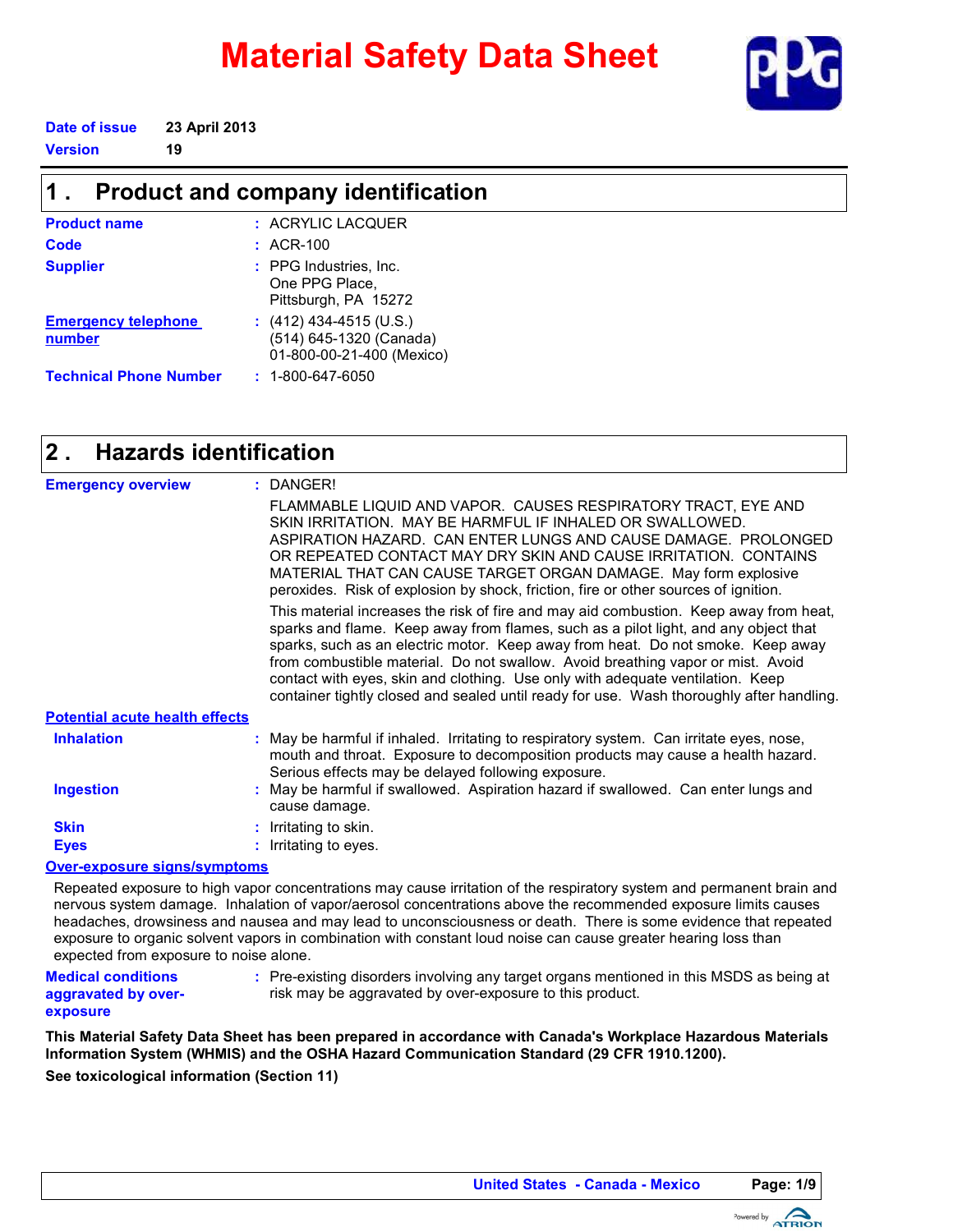## **3 . Composition/information on ingredients**

| <b>Name</b>              | <b>CAS number</b> | <u>%</u>    |
|--------------------------|-------------------|-------------|
| <b>butanone</b>          | 78-93-3           | $10 - 30$   |
| toluene                  | 108-88-3          | $10 - 30$   |
| <b>BBP</b>               | 85-68-7           | $5 - 10$    |
| 4-methylpentan-2-one     | 108-10-1          | $3 - 7$     |
| ethyl 3-ethoxypropionate | 763-69-9          | $1 - 5$     |
| Cellulose nitrate        | 9004-70-0         | $0.5 - 1.5$ |

**There are no additional ingredients present which, within the current knowledge of the supplier and in the concentrations applicable, are classified as hazardous to health or the environment and hence require reporting in this section.**

#### **First aid measures 4 .**

If ingestion, irritation, any type of overexposure or symptoms of overexposure occur during or persists after use of this product, contact a POISON CONTROL CENTER, EMERGENCY ROOM OR PHYSICIAN immediately; have Material Safety Data Sheet information available. Never give anything by mouth to an unconscious or convulsing person.

| <b>Eye contact</b>        | : Check for and remove any contact lenses. Immediately flush eyes with running<br>water for at least 15 minutes, keeping eyelids open. Seek immediate medical<br>attention.                            |
|---------------------------|--------------------------------------------------------------------------------------------------------------------------------------------------------------------------------------------------------|
| <b>Skin contact</b>       | : Remove contaminated clothing and shoes. Wash skin thoroughly with soap and<br>water or use recognized skin cleanser. Do NOT use solvents or thinners.                                                |
| <b>Inhalation</b>         | : Remove to fresh air. Keep person warm and at rest. If not breathing, if breathing is<br>irregular or if respiratory arrest occurs, provide artificial respiration or oxygen by<br>trained personnel. |
| <b>Ingestion</b>          | : If swallowed, seek medical advice immediately and show this container or label.<br>Keep person warm and at rest. Do NOT induce vomiting.                                                             |
| <b>Notes to physician</b> | : In case of inhalation of decomposition products in a fire, symptoms may be delayed.<br>The exposed person may need to be kept under medical surveillance for 48 hours.                               |

#### **Fire-fighting measures 5 .**

| <b>Flammability of the product</b>                       | Flammable liquid. Risk of explosion by shock, friction, fire or other sources of ignition.<br>May form explosive peroxide. In a fire or if heated, a pressure increase will occur and<br>the container may burst, with the risk of a subsequent explosion. Vapors may<br>accumulate in low or confined areas or travel a considerable distance to a source of<br>ignition and flash back. Runoff to sewer may create fire or explosion hazard. Avoid<br>shock and friction. Keep away from heat, sparks and flame. |
|----------------------------------------------------------|--------------------------------------------------------------------------------------------------------------------------------------------------------------------------------------------------------------------------------------------------------------------------------------------------------------------------------------------------------------------------------------------------------------------------------------------------------------------------------------------------------------------|
| <b>Extinguishing media</b>                               |                                                                                                                                                                                                                                                                                                                                                                                                                                                                                                                    |
| <b>Suitable</b>                                          | : Use dry chemical, $CO2$ , water spray (fog) or foam.                                                                                                                                                                                                                                                                                                                                                                                                                                                             |
| <b>Not suitable</b>                                      | : Do not use water jet.                                                                                                                                                                                                                                                                                                                                                                                                                                                                                            |
| <b>Special exposure hazards</b>                          | : Promptly isolate the scene by removing all persons from the vicinity of the incident if<br>there is a fire. No action shall be taken involving any personal risk or without suitable<br>training. Move containers from fire area if this can be done without risk. Use water<br>spray to keep fire-exposed containers cool. Fire water contaminated with this material<br>must be contained and prevented from being discharged to any waterway, sewer or<br>drain.                                              |
| <b>Hazardous combustion</b><br>products                  | : Decomposition products may include the following materials:<br>carbon oxides<br>nitrogen oxides                                                                                                                                                                                                                                                                                                                                                                                                                  |
| <b>Special protective</b><br>equipment for fire-fighters | : Fire-fighters should wear appropriate protective equipment and self-contained<br>breathing apparatus (SCBA) with a full face-piece operated in positive pressure mode.                                                                                                                                                                                                                                                                                                                                           |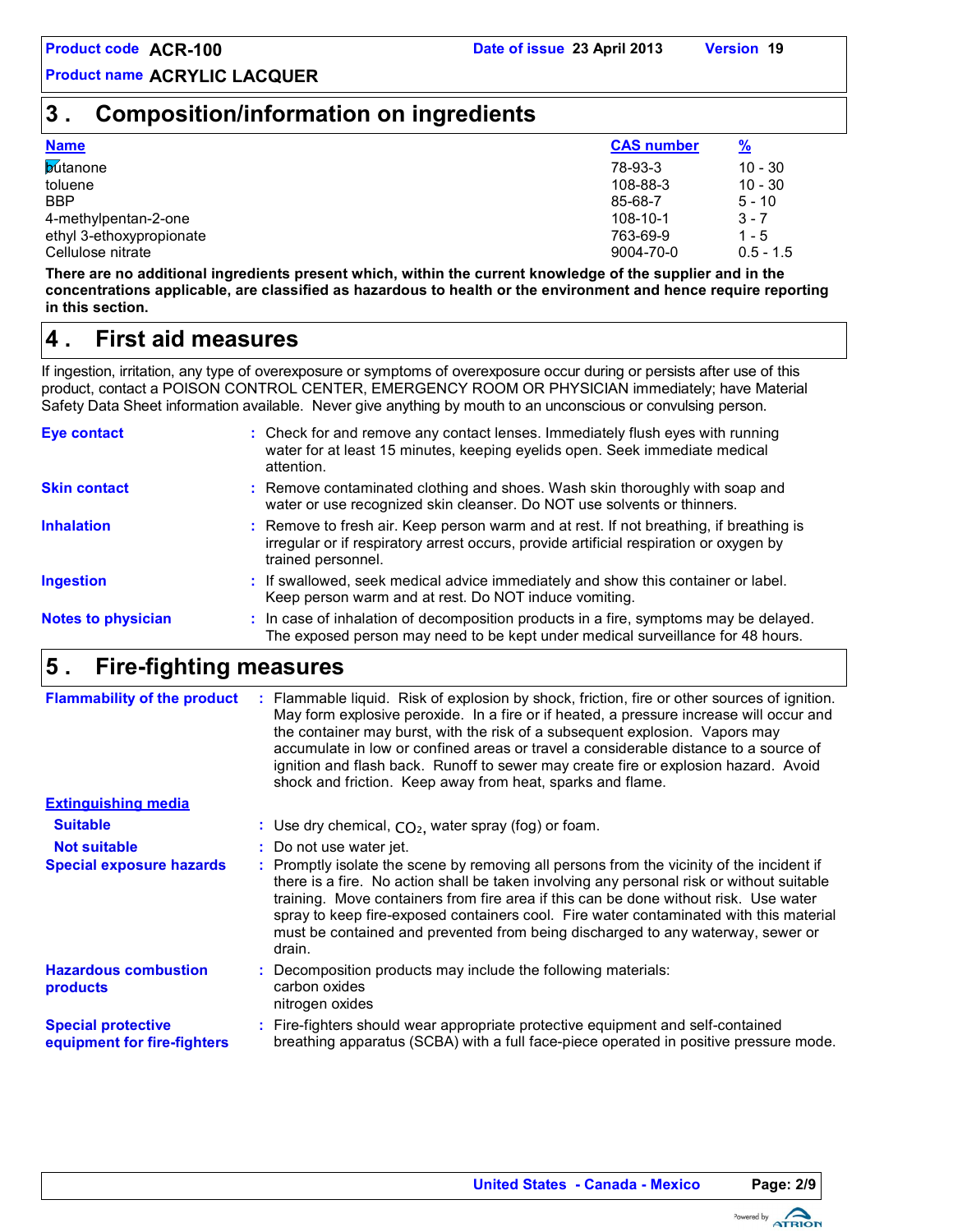#### **Accidental release measures 6 .**

| <b>Personal precautions</b>      | : No action shall be taken involving any personal risk or without suitable training.<br>Evacuate surrounding areas. Keep unnecessary and unprotected personnel from<br>entering. Do not touch or walk through spilled material. Shut off all ignition sources.<br>No flares, smoking or flames in hazard area. Avoid breathing vapor or mist. Provide<br>adequate ventilation. Wear appropriate respirator when ventilation is inadequate. Put<br>on appropriate personal protective equipment (see Section 8).                                                                                                                                                                                                                                                                                                                                                                |
|----------------------------------|--------------------------------------------------------------------------------------------------------------------------------------------------------------------------------------------------------------------------------------------------------------------------------------------------------------------------------------------------------------------------------------------------------------------------------------------------------------------------------------------------------------------------------------------------------------------------------------------------------------------------------------------------------------------------------------------------------------------------------------------------------------------------------------------------------------------------------------------------------------------------------|
| <b>Environmental precautions</b> | : Avoid dispersal of spilled material and runoff and contact with soil, waterways, drains<br>and sewers. Inform the relevant authorities if the product has caused environmental<br>pollution (sewers, waterways, soil or air). Water polluting material. May be harmful to<br>the environment if released in large quantities.                                                                                                                                                                                                                                                                                                                                                                                                                                                                                                                                                |
| <b>Large spill</b>               | : Stop leak if without risk. Move containers from spill area. Approach release from<br>upwind. Use spark-proof tools and explosion-proof equipment. Prevent entry into<br>sewers, water courses, basements or confined areas. Wash spillages into an effluent<br>treatment plant or proceed as follows. Contain and collect spillage with non-<br>combustible, absorbent material e.g. sand, earth, vermiculite or diatomaceous earth<br>and place in container for disposal according to local regulations (see Section 13). Do<br>not absorb in sawdust or other combustible material. It may lead to a fire risk when it<br>dries out. Dispose of via a licensed waste disposal contractor. Contaminated<br>absorbent material may pose the same hazard as the spilled product. Note: see<br>Section 1 for emergency contact information and Section 13 for waste disposal. |
| <b>Small spill</b>               | : Stop leak if without risk. Move containers from spill area. Use spark-proof tools and<br>explosion-proof equipment. Dilute with water and mop up if water-soluble or absorb<br>with an inert dry material and place in an appropriate waste disposal container. Do not<br>absorb in sawdust or other combustible material. It may lead to a fire risk when it dries<br>out. Dispose of via a licensed waste disposal contractor.                                                                                                                                                                                                                                                                                                                                                                                                                                             |

#### **Handling and storage 7 .**

#### **Handling**

**Storage**

Put on appropriate personal protective equipment (see Section 8). Eating, drinking **:** and smoking should be prohibited in areas where this material is handled, stored and processed. Do not swallow. Do not get in eyes or on skin or clothing. Avoid breathing vapor or mist. Avoid shock and friction. Avoid all possible sources of ignition (spark or flame). Avoid release to the environment. Use only with adequate ventilation. Wear appropriate respirator when ventilation is inadequate. Do not enter storage areas and confined spaces unless adequately ventilated. Keep in the original container or an approved alternative made from a compatible material, kept tightly closed when not in use. Store and use away from heat, sparks, open flame or any other ignition source. Use explosion-proof electrical (ventilating, lighting and material handling) equipment. Use non-sparking tools. Take precautionary measures against electrostatic discharges. Vapors are heavier than air and may spread along floors. To avoid fire or explosion, dissipate static electricity during transfer by grounding and bonding containers and equipment before transferring material. Keep away from combustible material. Empty containers retain product residue and can be hazardous. Do not reuse container. If this material is part of a multiple component system, read the Material Safety Data Sheet(s) for the other component or components before blending as the resulting mixture may have the hazards of all of its parts.

Store in accordance with local regulations. Store in a segregated and approved area. **:** Store in original container protected from direct sunlight in a dry, cool and wellventilated area, away from incompatible materials (see Section 10) and food and drink. Eliminate all ignition sources. Separate from oxidizing materials. Separate from reducing agents and combustible materials. See NFPA 430, Code for the Storage of Liquid and Solid Oxidizers. Keep container tightly closed and sealed until ready for use. Containers that have been opened must be carefully resealed and kept upright to prevent leakage. Do not store in unlabeled containers. Use appropriate containment to avoid environmental contamination. Do not store above the following temperature: 120F / 49C.

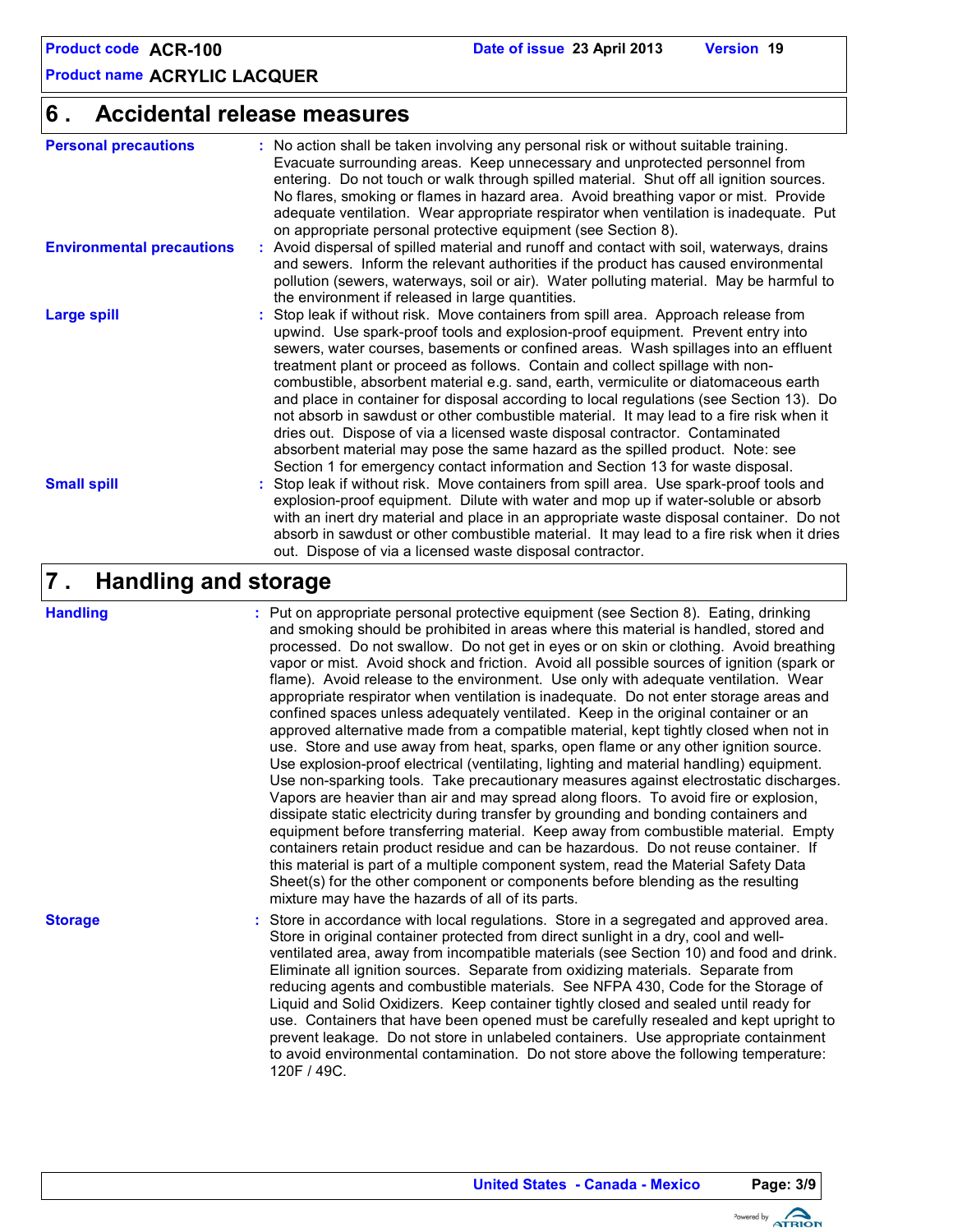## **8 . Exposure controls/personal protection**

| <b>Name</b>              | <b>Result</b> | <b>ACGIH</b>              | <b>OSHA</b>                  | <b>Ontario</b>            | <b>Mexico</b>             | <b>IPEL</b>               |
|--------------------------|---------------|---------------------------|------------------------------|---------------------------|---------------------------|---------------------------|
| butanone                 | TWA           | 200 ppm                   | 200 ppm                      | 200 ppm                   | 200 ppm                   | <b>Not</b><br>established |
|                          | <b>ISTEL</b>  | 300 ppm                   | Not<br>established           | $300$ ppm                 | 300 ppm                   | Not<br>established        |
| toluene                  | TWA           | 20 ppm                    | 200 ppm Z                    | 20 ppm                    | 50 ppm S                  | <b>Not</b><br>established |
|                          | <b>STEL</b>   | <b>Not</b><br>established | 500 ppm $Z A$<br>300 ppm Z C | <b>Not</b><br>established | <b>Not</b><br>established | Not<br>established        |
| 4-methylpentan-2-one     | TWA           | 20 ppm                    | 100 ppm                      | 50 ppm                    | 50 ppm                    | Not<br>established        |
|                          | <b>STEL</b>   | 75 ppm                    | Not<br>established           | 75 ppm                    | 75 ppm                    | Not<br>established        |
| ethyl 3-ethoxypropionate | TWA           | Not<br>established        | Not<br>established           | 50 ppm                    | Not<br>established        | 50 ppm                    |
|                          | <b>STEL</b>   | Not<br>established        | Not<br>established           | <b>Not</b><br>established | Not<br>established        | $100$ ppm                 |

**Key to abbreviations**

A **=** Acceptable Maximum Peak

ACGIH = American Conference of Governmental Industrial Hygienists.<br>
C = Ceiling Limit

C **=** Ceiling Limit

F **=** Fume

IPEL = Internal Permissible Exposure Limit

OSHA **=** Occupational Safety and Health Administration.

 $R = Respirable$ <br> $Z = OSHA 29C$ 

= OSHA 29CFR 1910.1200 Subpart Z - Toxic and Hazardous Substances

#### **Consult local authorities for acceptable exposure limits.**

| <b>Recommended monitoring</b><br>procedures | : If this product contains ingredients with exposure limits, personal, workplace<br>atmosphere or biological monitoring may be required to determine the effectiveness of<br>the ventilation or other control measures and/or the necessity to use respiratory<br>protective equipment. Reference should be made to appropriate monitoring standards.<br>Reference to national guidance documents for methods for the determination of<br>hazardous substances will also be required.                                                                                                                                  |
|---------------------------------------------|------------------------------------------------------------------------------------------------------------------------------------------------------------------------------------------------------------------------------------------------------------------------------------------------------------------------------------------------------------------------------------------------------------------------------------------------------------------------------------------------------------------------------------------------------------------------------------------------------------------------|
| <b>Engineering measures</b>                 | : Use only with adequate ventilation. Use process enclosures, local exhaust ventilation<br>or other engineering controls to keep worker exposure to airborne contaminants below<br>any recommended or statutory limits. The engineering controls also need to keep gas,<br>vapor or dust concentrations below any lower explosive limits. Use explosion-proof<br>ventilation equipment.                                                                                                                                                                                                                                |
| <b>Hygiene measures</b>                     | : Wash hands, forearms and face thoroughly after handling chemical products, before<br>eating, smoking and using the lavatory and at the end of the working period.<br>Appropriate techniques should be used to remove potentially contaminated clothing.<br>Wash contaminated clothing before reusing. Ensure that eyewash stations and safety<br>showers are close to the workstation location.                                                                                                                                                                                                                      |
| <b>Personal protection</b>                  |                                                                                                                                                                                                                                                                                                                                                                                                                                                                                                                                                                                                                        |
| <b>Eyes</b>                                 | : Safety glasses with side shields.                                                                                                                                                                                                                                                                                                                                                                                                                                                                                                                                                                                    |
| <b>Hands</b>                                | : Chemical-resistant, impervious gloves complying with an approved standard should be<br>worn at all times when handling chemical products if a risk assessment indicates this is<br>necessary. Considering the parameters specified by the glove manufacturer, check<br>during use that the gloves are still retaining their protective properties. It should be<br>noted that the time to breakthrough for any glove material may be different for different<br>glove manufacturers. In the case of mixtures, consisting of several substances, the<br>protection time of the gloves cannot be accurately estimated. |
|                                             |                                                                                                                                                                                                                                                                                                                                                                                                                                                                                                                                                                                                                        |

S = Potential skin absorption

- SR = Respiratory sensitization<br>SS = Skin sensitization
	- **=** Skin sensitization
- STEL **=** Short term Exposure limit values
- TD **=** Total dust TLV = Threshold Limit Value
- TWA **=** Time Weighted Average

Powered by **ATRION** 

**United States - Canada - Mexico Page: 4/9**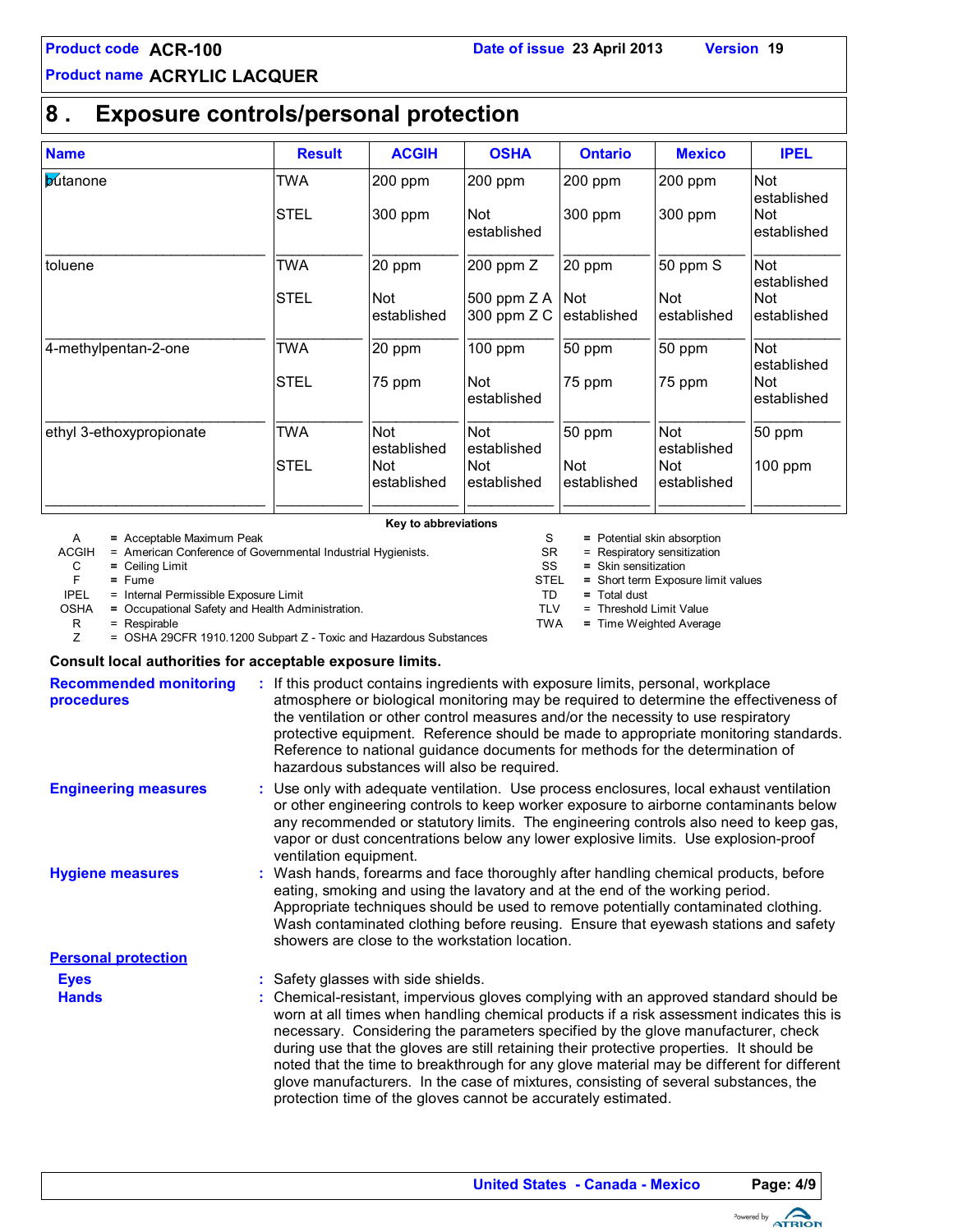# **8 . Exposure controls/personal protection**

| <b>Respiratory</b><br><b>Skin</b>         | : If workers are exposed to concentrations above the exposure limit, they must use<br>appropriate, certified respirators. Use a properly fitted, air-purifying or air-fed respirator<br>complying with an approved standard if a risk assessment indicates this is necessary.<br>Respirator selection must be based on known or anticipated exposure levels, the<br>hazards of the product and the safe working limits of the selected respirator.<br>: Personal protective equipment for the body should be selected based on the task<br>being performed and the risks involved and should be approved by a specialist before<br>handling this product.<br>When there is a risk of ignition from static electricity, wear anti-static protective clothing.<br>For the greatest protection from static discharges, clothing should include anti-static<br>overalls, boots and gloves. |
|-------------------------------------------|----------------------------------------------------------------------------------------------------------------------------------------------------------------------------------------------------------------------------------------------------------------------------------------------------------------------------------------------------------------------------------------------------------------------------------------------------------------------------------------------------------------------------------------------------------------------------------------------------------------------------------------------------------------------------------------------------------------------------------------------------------------------------------------------------------------------------------------------------------------------------------------|
| <b>Environmental exposure</b><br>controls | : Emissions from ventilation or work process equipment should be checked to ensure<br>they comply with the requirements of environmental protection legislation. In some<br>cases, fume scrubbers, filters or engineering modifications to the process equipment<br>will be necessary to reduce emissions to acceptable levels.                                                                                                                                                                                                                                                                                                                                                                                                                                                                                                                                                        |

#### **Physical and chemical properties 9 .**

| <b>Physical state</b>                             | $:$ Liquid.                                        |
|---------------------------------------------------|----------------------------------------------------|
| <b>Flash point</b>                                | : Closed cup: -2.78 $^{\circ}$ C (27 $^{\circ}$ F) |
| <b>Explosion limits</b>                           | : Lower: $1.3\%$                                   |
| <b>Color</b>                                      | : Not available.                                   |
| Odor                                              | : Not available.                                   |
| рH                                                | : Not available.                                   |
| <b>Boiling/condensation point</b>                 | : $\overline{V}$ 7.78°C (172°F)                    |
| <b>Melting/freezing point</b>                     | : Not available.                                   |
| <b>Specific gravity</b>                           | : 0.91                                             |
| Density (Ibs / gal)                               | : 7.59                                             |
| <b>Vapor pressure</b>                             | $: 6.1$ kPa (45.4 mm Hg) [room temperature]        |
| <b>Vapor density</b>                              | : Not available.                                   |
| <b>Volatility</b>                                 | : 76% (v/v), 69.49% (w/w)                          |
| <b>Evaporation rate</b>                           | $\div$ 4.39 (butyl acetate = 1)                    |
| <b>Partition coefficient: n-</b><br>octanol/water | : Not available.                                   |
| % Solid. (w/w)                                    | : 30.51                                            |

## **Stability and reactivity 10 .**

| <b>Stability</b><br><b>Conditions to avoid</b>                                | : Stable under recommended storage and handling conditions (see Section 7).<br>: Avoid all possible sources of ignition (spark or flame). Do not pressurize, cut, weld,<br>braze, solder, drill, grind or expose containers to heat or sources of ignition. Drying on<br>clothing or other combustible materials may cause fire. |
|-------------------------------------------------------------------------------|----------------------------------------------------------------------------------------------------------------------------------------------------------------------------------------------------------------------------------------------------------------------------------------------------------------------------------|
| <b>Materials to avoid</b>                                                     | : Reactive or incompatible with the following materials:,combustible materials,organic<br>materials, metals, acids, alkalis, oxidizing materials, reducing materials                                                                                                                                                             |
| <b>Hazardous decomposition</b><br>products<br><b>Hazardous polymerization</b> | : Under normal conditions of storage and use, hazardous decomposition products<br>should not be produced.<br>: Under normal conditions of storage and use, hazardous polymerization will not occur.                                                                                                                              |

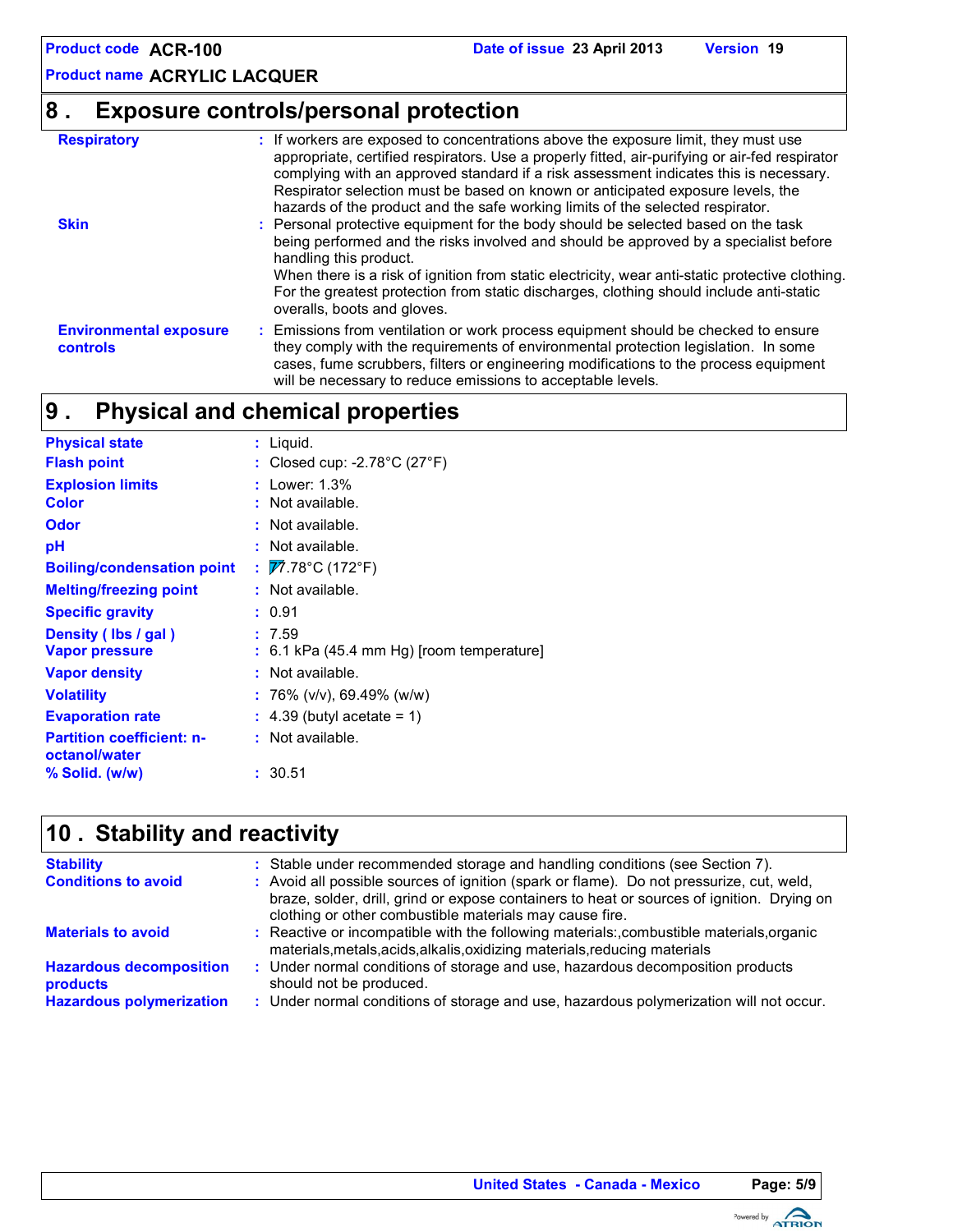# **11 . Toxicological information**

### **Acute toxicity**

| <b>Product/ingredient name</b>         |                                                                                            | <b>Result</b>                                                                        | <b>Species</b> | <b>Dose</b> | <b>Exposure</b> |  |  |  |
|----------------------------------------|--------------------------------------------------------------------------------------------|--------------------------------------------------------------------------------------|----------------|-------------|-----------------|--|--|--|
|                                        |                                                                                            |                                                                                      |                |             |                 |  |  |  |
| <b>butanone</b>                        |                                                                                            | LD50 Oral                                                                            | Rat            | 2737 mg/kg  | $\frac{1}{2}$   |  |  |  |
|                                        |                                                                                            | LD50 Dermal                                                                          | Rabbit         | 6480 mg/kg  |                 |  |  |  |
|                                        |                                                                                            | LC50 Inhalation                                                                      | Rat            | 11243 ppm   | 4 hours         |  |  |  |
|                                        |                                                                                            | Vapor                                                                                |                |             |                 |  |  |  |
| toluene                                |                                                                                            | LD50 Oral                                                                            | Rat            | 636 mg/kg   |                 |  |  |  |
|                                        |                                                                                            | LD50 Dermal                                                                          | Rabbit         | 8.39 g/kg   |                 |  |  |  |
|                                        |                                                                                            | LC50 Inhalation                                                                      | Rat            | 49 g/m3     | 4 hours         |  |  |  |
| <b>BBP</b>                             |                                                                                            | LD50 Oral                                                                            | Rat            | 2.33 g/kg   |                 |  |  |  |
|                                        |                                                                                            | LD50 Dermal                                                                          | Rabbit         | >10 g/kg    |                 |  |  |  |
|                                        |                                                                                            | LC50 Inhalation                                                                      | Rat            | >6700 mg/m3 | 4 hours         |  |  |  |
|                                        |                                                                                            | Vapor                                                                                |                |             |                 |  |  |  |
| 4-methylpentan-2-one                   |                                                                                            | LD50 Oral                                                                            | Rat            | 2.08 g/kg   |                 |  |  |  |
|                                        |                                                                                            | LC50 Inhalation                                                                      |                | 32772 mg/m3 | 4 hours         |  |  |  |
|                                        |                                                                                            |                                                                                      | Rat            |             |                 |  |  |  |
|                                        |                                                                                            | Vapor                                                                                |                |             |                 |  |  |  |
| ethyl 3-ethoxypropionate               |                                                                                            | LD50 Oral                                                                            | Rat            | 3200 mg/kg  |                 |  |  |  |
|                                        |                                                                                            | LD50 Dermal                                                                          | Rabbit         | 10 mL/kg    | $\overline{a}$  |  |  |  |
| Cellulose nitrate                      |                                                                                            | LD50 Oral                                                                            | Rat            | >5 g/kg     | $\overline{a}$  |  |  |  |
| <b>Conclusion/Summary</b>              | : Not available.                                                                           |                                                                                      |                |             |                 |  |  |  |
| <b>Chronic toxicity</b>                |                                                                                            |                                                                                      |                |             |                 |  |  |  |
| <b>Conclusion/Summary</b>              | : Not available.                                                                           |                                                                                      |                |             |                 |  |  |  |
|                                        |                                                                                            |                                                                                      |                |             |                 |  |  |  |
| <b>Defatting irritant</b>              | : Prolonged or repeated contact can defat the skin and lead to irritation, cracking and/or |                                                                                      |                |             |                 |  |  |  |
|                                        | dermatitis.                                                                                |                                                                                      |                |             |                 |  |  |  |
| <b>Target organs</b>                   |                                                                                            | : Contains material which causes damage to the following organs: brain.              |                |             |                 |  |  |  |
|                                        |                                                                                            | Contains material which may cause damage to the following organs: blood, kidneys,    |                |             |                 |  |  |  |
|                                        |                                                                                            | lungs, the nervous system, the reproductive system, liver, heart, peripheral nervous |                |             |                 |  |  |  |
|                                        |                                                                                            | system, upper respiratory tract, skin, central nervous system (CNS), eye, lens or    |                |             |                 |  |  |  |
|                                        |                                                                                            | cornea, nose/sinuses.                                                                |                |             |                 |  |  |  |
|                                        |                                                                                            |                                                                                      |                |             |                 |  |  |  |
| <b>Carcinogenicity</b>                 |                                                                                            |                                                                                      |                |             |                 |  |  |  |
| <b>Carcinogenicity</b>                 |                                                                                            | : Contains material which may cause cancer, based on animal data. Risk of cancer     |                |             |                 |  |  |  |
|                                        |                                                                                            | depends on duration and level of exposure.                                           |                |             |                 |  |  |  |
| <b>Classification</b>                  |                                                                                            |                                                                                      |                |             |                 |  |  |  |
|                                        |                                                                                            |                                                                                      |                |             |                 |  |  |  |
| <b>Product/ingredient name</b>         |                                                                                            | <b>ACGIH</b>                                                                         | <b>IARC</b>    | <b>NTP</b>  | <b>OSHA</b>     |  |  |  |
| toluene                                |                                                                                            | A4                                                                                   | 3              |             |                 |  |  |  |
| <b>BBP</b>                             |                                                                                            |                                                                                      | 3              |             |                 |  |  |  |
| 4-methylpentan-2-one                   |                                                                                            | A <sub>3</sub>                                                                       | 2B             |             |                 |  |  |  |
| <b>Carcinogen Classification code:</b> |                                                                                            | <b>ACGIH: A1, A2, A3, A4, A5</b>                                                     |                |             |                 |  |  |  |
|                                        | IARC: 1, 2A, 2B, 3, 4                                                                      |                                                                                      |                |             |                 |  |  |  |
|                                        |                                                                                            | <b>NTP: Proven, Possible</b>                                                         |                |             |                 |  |  |  |
|                                        | OSHA: +                                                                                    |                                                                                      |                |             |                 |  |  |  |
|                                        |                                                                                            | Not listed or regulated as a carcinogen: -                                           |                |             |                 |  |  |  |
|                                        |                                                                                            |                                                                                      |                |             |                 |  |  |  |
| <b>Teratogenicity</b>                  |                                                                                            |                                                                                      |                |             |                 |  |  |  |
| <b>Reproductive toxicity</b>           |                                                                                            |                                                                                      |                |             |                 |  |  |  |
|                                        |                                                                                            |                                                                                      |                |             |                 |  |  |  |
| <b>Developmental effects</b>           |                                                                                            | : Contains material which may cause developmental abnormalities, based on animal     |                |             |                 |  |  |  |
|                                        | data.                                                                                      |                                                                                      |                |             |                 |  |  |  |
| <b>Fertility effects</b>               |                                                                                            | : Contains material which may impair male fertility, based on animal data. Contains  |                |             |                 |  |  |  |
|                                        |                                                                                            | material which may impair female fertility, based on animal data.                    |                |             |                 |  |  |  |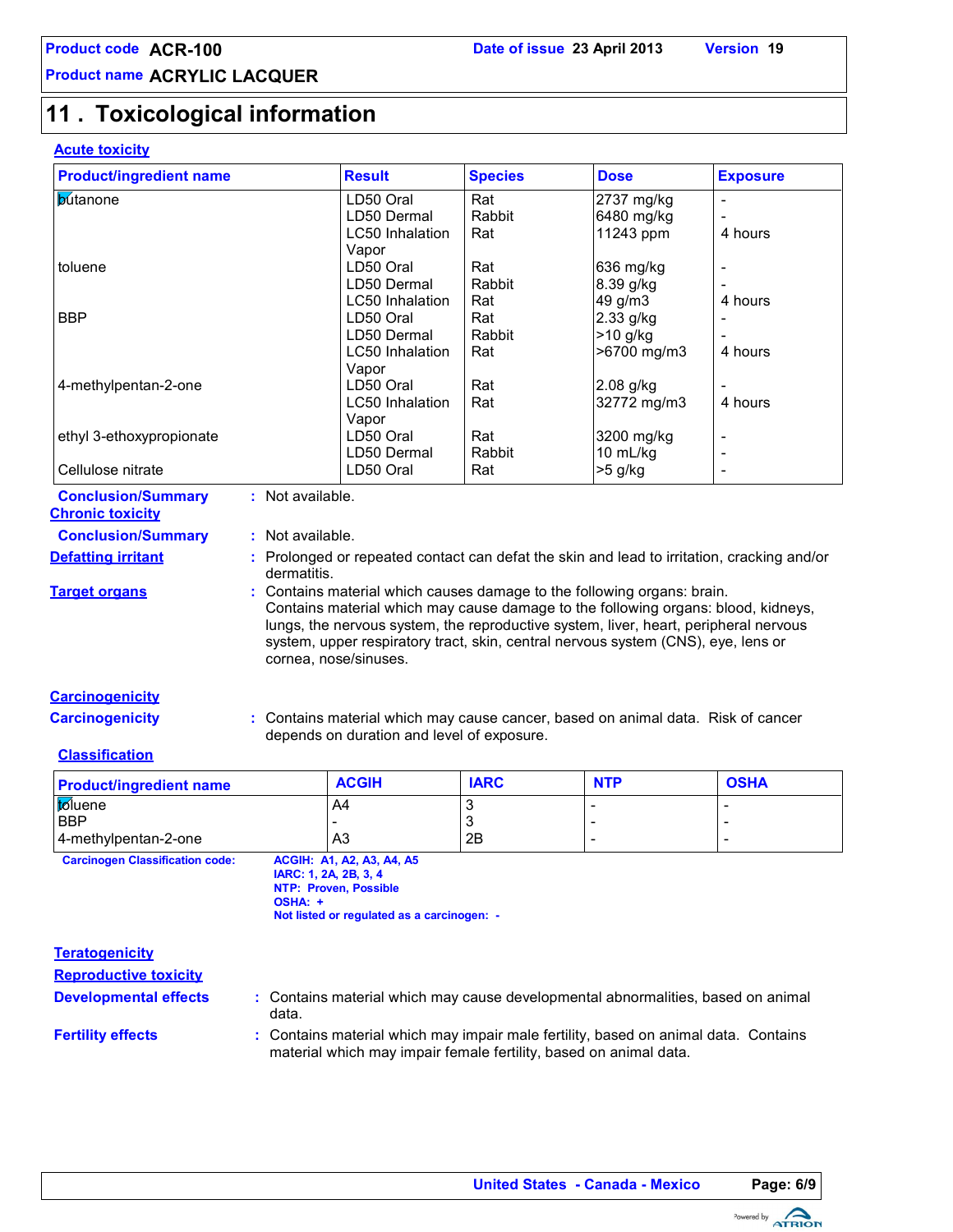### **Ecological information 12 .**

**Environmental effects :** Water polluting material. May be harmful to the environment if released in large quantities.

| <b>Product/ingredient</b> | <b>Result</b>                                     | <b>Species</b>                                                 | <b>Exposure</b> |  |
|---------------------------|---------------------------------------------------|----------------------------------------------------------------|-----------------|--|
| name<br><b>butanone</b>   | Acute LC50 3220000 to 3320000 ug/L<br>Fresh water | Fish - Fathead minnow - Pimephales<br>promelas                 | 96 hours        |  |
|                           | Acute LC50 >400 ppm Marine water                  | Fish - Sheepshead minnow -<br>Cyprinodon variegatus            | 96 hours        |  |
|                           | Acute LC50 >520000 ug/L Fresh water               | Daphnia - Water flea - Daphnia<br>magna                        | 48 hours        |  |
|                           | Chronic NOEC 400 ppm Marine water                 | Fish - Sheepshead minnow -<br>Cyprinodon variegatus            | 96 hours        |  |
|                           | Chronic NOEC <70000 ug/L Fresh<br>water           | Daphnia - Water flea - Daphnia<br>magna                        | 48 hours        |  |
| toluene                   | Acute LC50 5800 ug/L Fresh water                  | Fish - Rainbow trout, donaldson trout -<br>Oncorhynchus mykiss | 96 hours        |  |
|                           | Acute EC50 6000 ug/L Fresh water                  | Daphnia - Water flea - Daphnia<br>magna                        | 48 hours        |  |
|                           | Chronic NOEC 28000 ug/L Fresh water               | Daphnia - Water flea - Daphnia<br>magna                        | 48 hours        |  |
| <b>BBP</b>                | Acute LC50 >780 ug/L Fresh water                  | Fish - Fathead minnow - Pimephales<br>promelas                 | 96 hours        |  |
|                           | Acute LC50 >680 ug/L Fresh water                  | Fish - Sheepshead minnow -<br>Cyprinodon variegatus            | 96 hours        |  |
|                           | Acute EC50 > 0.76 mg/L Fresh water                | Daphnia - Water flea - Daphnia<br>magna                        |                 |  |
|                           | Chronic NOEC 360 ug/L Fresh water                 | Fish - Bluegill - Lepomis macrochirus                          | 96 hours        |  |
|                           | Chronic NOEC 680 ug/L Fresh water                 | Fish - Sheepshead minnow -<br>Cyprinodon variegatus            | 96 hours        |  |
|                           | Chronic NOEC 620 ug/L Fresh water                 | Daphnia - Water flea - Daphnia<br>magna                        | 48 hours        |  |
| 4-methylpentan-2-one      | Acute LC50 505000 to 514000 ug/L<br>Fresh water   | Fish - Fathead minnow - Pimephales<br>promelas                 | 96 hours        |  |

## **Disposal considerations 13 .**

**Waste disposal**

The generation of waste should be avoided or minimized wherever possible. Disposal **:** of this product, solutions and any by-products should at all times comply with the requirements of environmental protection and waste disposal legislation and any regional local authority requirements. Dispose of surplus and non-recyclable products via a licensed waste disposal contractor. Waste should not be disposed of untreated to the sewer unless fully compliant with the requirements of all authorities with jurisdiction. Waste packaging should be recycled. Incineration or landfill should only be considered when recycling is not feasible. This material and its container must be disposed of in a safe way. Care should be taken when handling emptied containers

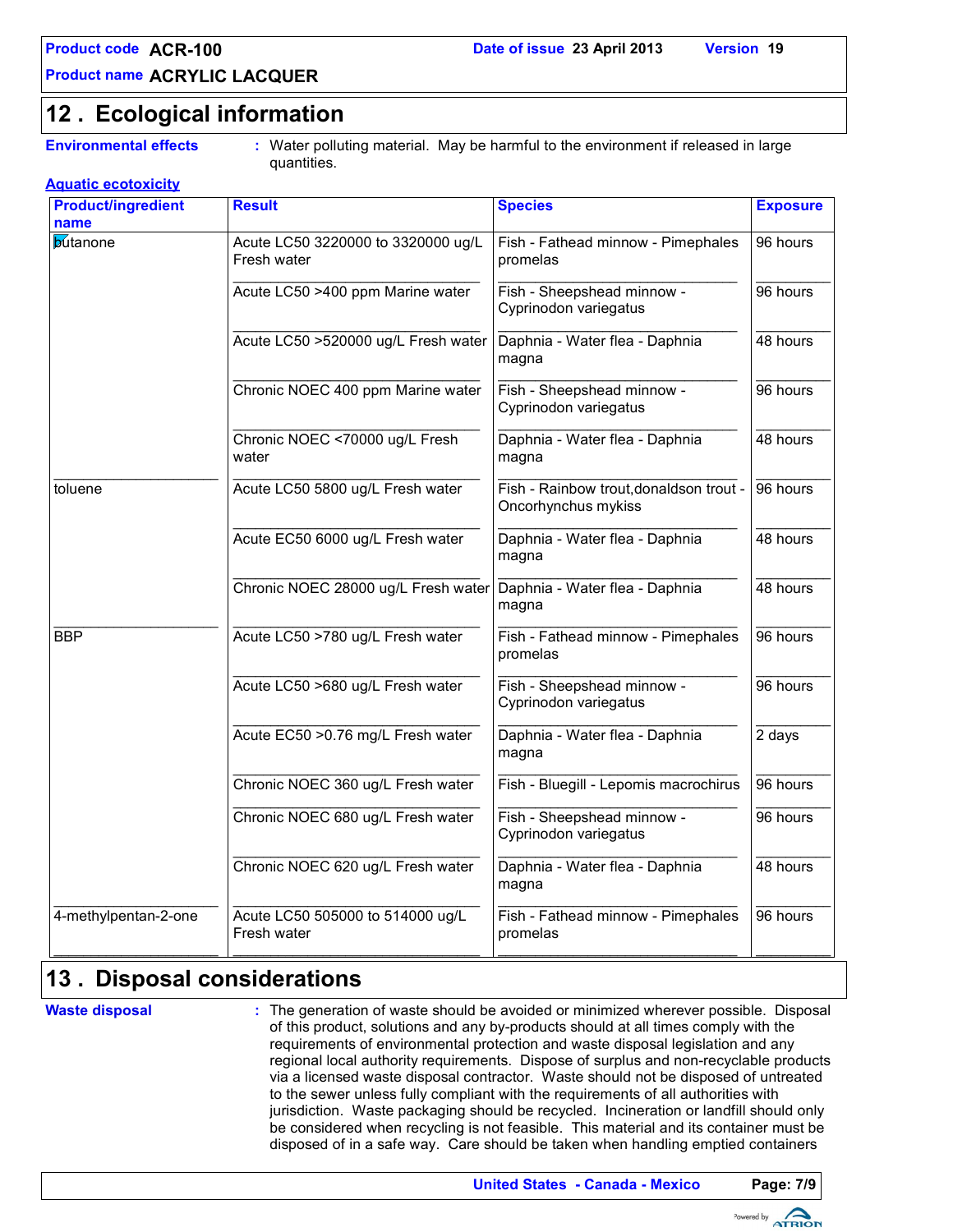### **13 . Disposal considerations**

that have not been cleaned or rinsed out. Empty containers or liners may retain some product residues. Vapor from product residues may create a highly flammable or explosive atmosphere inside the container. Do not cut, weld or grind used containers unless they have been cleaned thoroughly internally. Avoid dispersal of spilled material and runoff and contact with soil, waterways, drains and sewers.

**Disposal should be in accordance with applicable regional, national and local laws and regulations. Refer to Section 7: HANDLING AND STORAGE and Section 8: EXPOSURE CONTROLS/PERSONAL PROTECTION for additional handling information and protection of employees. Section 6. Accidental release measures**

### **14 . Transport information**

| <b>Regulation</b> | <b>UN number</b> | <b>Proper shipping name</b>   | <b>Classes</b> |   | <b>PG*</b> Additional information                                                                                                                                                                                                                         |
|-------------------|------------------|-------------------------------|----------------|---|-----------------------------------------------------------------------------------------------------------------------------------------------------------------------------------------------------------------------------------------------------------|
| <b>UN</b>         | 1263             | <b>PAINT</b>                  | 3              | Ш |                                                                                                                                                                                                                                                           |
| <b>IMDG</b>       | 1263             | PAINT. Marine pollutant (BBP) | 3              | Ш |                                                                                                                                                                                                                                                           |
| <b>DOT</b>        | 1263             | <b>PAINT</b>                  | 3              | Ш | <b>Reportable quantity</b><br>1339 lbs / 607.9 kg [175.9 gal]<br>$/665.86$ L<br>Package sizes shipped in<br>quantities less than the<br>product reportable quantity<br>are not subject to the RQ<br>(reportable quantity)<br>transportation requirements. |

PG\* : Packing group

Reportable quantity RQ : CERCLA: Hazardous substances.: BBP: 100 lbs. (45.4 kg); butanone: 5000 lbs. (2270 kg); 4-methylpentan-2-one: 5000 lbs. (2270 kg); toluene: 1000 lbs. (454 kg);

## **15 . Regulatory information**

|                                      | United States inventory (TSCA 8b) : All components are listed or exempted.                  |
|--------------------------------------|---------------------------------------------------------------------------------------------|
| <b>Australia inventory (AICS)</b>    | : All components are listed or exempted.                                                    |
| Canada inventory (DSL)               | : All components are listed or exempted.                                                    |
| <b>China inventory (IECSC)</b>       | : All components are listed or exempted.                                                    |
| Europe inventory (REACH)             | : Please contact your supplier for information on the inventory status of this<br>material. |
| Japan inventory (ENCS)               | : All components are listed or exempted.                                                    |
| Korea inventory (KECI)               | : All components are listed or exempted.                                                    |
| New Zealand (NZIoC)                  | : Substance Use Restricted                                                                  |
| <b>Philippines inventory (PICCS)</b> | : All components are listed or exempted.                                                    |
| <b>United States</b>                 |                                                                                             |

**U.S. Federal regulations :**

**SARA 302/304**: Formaldehyde

CERCLA: Hazardous substances.: BBP: 100 lbs. (45.4 kg); butanone: 5000 lbs. (2270 kg); 4-methylpentan-2-one: 5000 lbs. (2270 kg); toluene: 1000 lbs. (454 kg);

### **SARA 311/312 SDS Distribution - Chemical Inventory - Hazard Identification:**

| <b>Chemical name</b>     | CAS#                        | <b>Acute</b> | <b>Chronic</b> | <b>Fire</b> | <b>Reactive</b> | <b>Pressure</b> |
|--------------------------|-----------------------------|--------------|----------------|-------------|-----------------|-----------------|
| <b>Butanone</b>          | 78-93-3                     | Υ            | N              | v           | N               | N               |
| toluene                  | 108-88-3                    | ν            |                | v           | N               | N               |
| <b>BBP</b>               | 85-68-7                     | ν            |                | N           | N               | N               |
| 4-methylpentan-2-one     | 108-10-1                    | ◡            |                | v           | N               | N               |
| ethyl 3-ethoxypropionate | 763-69-9                    | v            | N              |             |                 | N               |
| Cellulose nitrate        | 9004-70-0                   | N            | N              | N           |                 | N               |
|                          | <b>Product as-supplied:</b> |              |                |             |                 | N               |

**United States - Canada - Mexico Page: 8/9**